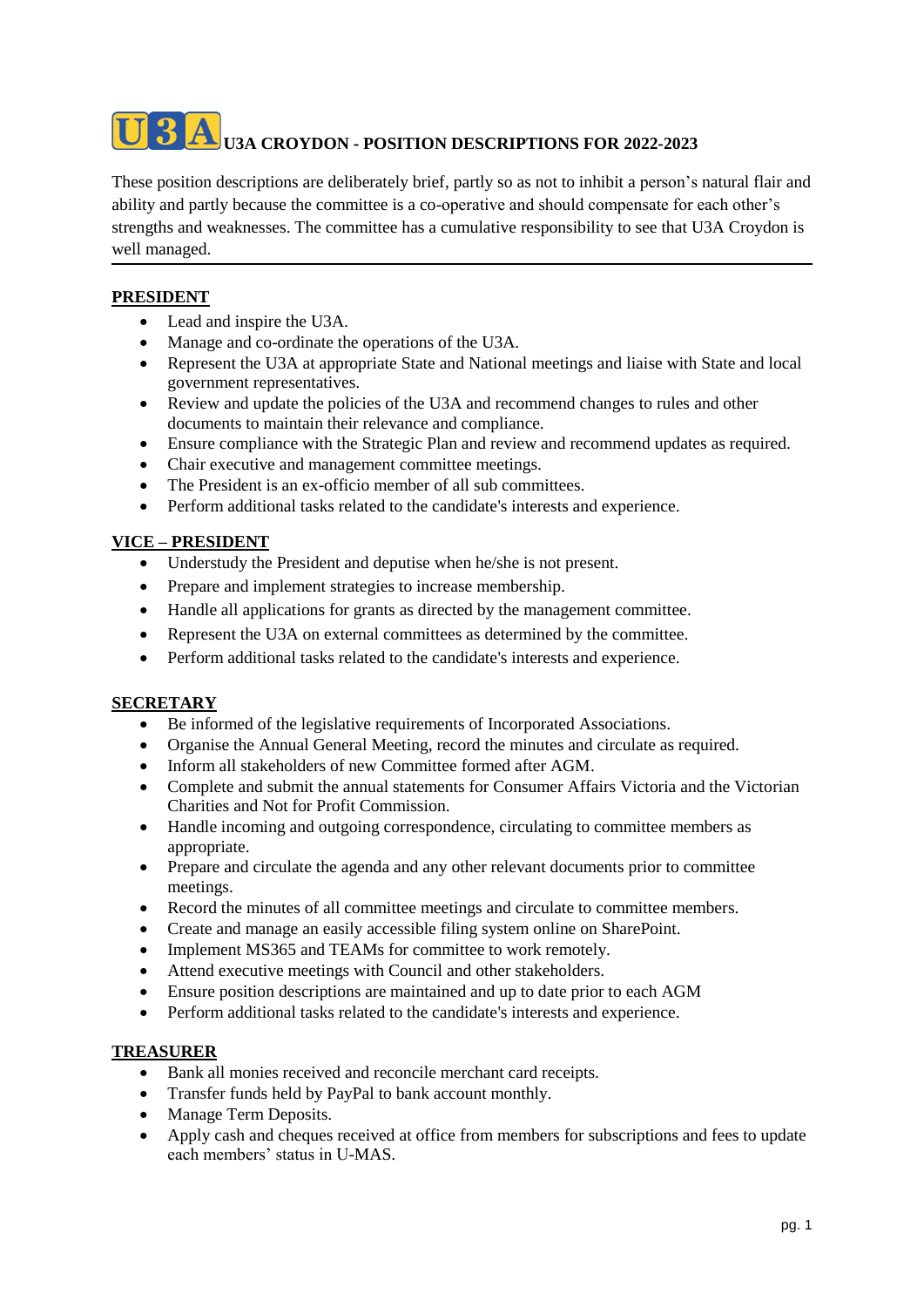- Pay all accounts by the due date provided the account are valid and the goods and service have been supplied. Also pay prepayments when applicable.
- Maintain files for vouchers supporting receipts and payments.
- Ensure adequate insurance covers are in place.
- Circulate Public Liability Insurance Placement certificates to appropriate organisations.
- Reconcile bank statements monthly.
- Prepare monthly financial reports for committee meetings including:
	- o Profit and Loss
	- o Balance Sheet
	- o List of payments for ratification from the previous period between Committee Meetings
- Prepare and lodge the quarterly Business Activity Statement with ATO.
- Prepare annual budget.
- Prepare annual financial reports for the AGM.
- Arrange the auditing of the annual accounts.
- Attend Committee Meetings to advise on financial matters.
- Assist the Secretary with the lodgement of the Financial Report to the ACNC and Corporate Affairs following approval at the AGM.

#### **COURSE CO-ORDINATOR**

- Source and interview prospective tutors, prepare proposals for inclusion in the course list including suitable venue, time and day.
- Advertise new courses in the Newsletter and monitor progress.
- Regularly review course lists and status advertise and promote courses with vacancies.
- Liaise with tutors on issues that arise relating to courses, descriptions, times, venues and equipment. Provide additional support if required.
- Liaise with Venues Coordinator for suitable venues.
- Occasionally visit leaders at their venue.
- Periodically review and update the contents of the tutors' handbook.
- Consult with Course Administrator on issues relating to new or cancelled courses, attendance and enrolment lists.
- Arrange quarterly tutor's meetings and provide a follow up bulletin covering the issues discussed.
- Prepare and submit any information relevant to courses and tutors to the Newsletter Editor to keep members aware of opportunities to increase their participation.
- Promote collaboration with local council, other U3As and organisations that would advance the learning and social opportunities for seniors in our area.

#### **COURSE ADMINISTRATOR**

- Liaise with and support the Course Co-ordinator.
- Maintain the U-MAS database adding deleting and correcting courses when advised by the Course Co-ordinator or members.
- Liaise and support the Systems Administrator advising of any anomalies found within the U-MAS system.
- Maintain and update the U-MAS system on a daily and yearly basis to ensure the data base is current at all times.
- Update the Timeline document (the detailed instructions for the Course Administrator) to reflect changes to the system as they are made.
- Keep informed of U-MAS updates and attend U-MAS update meetings as required.
- Prepare and print enrolment and attendance lists at the beginning of each term.
- Prepare labels for Newsletters as per scheduled dates.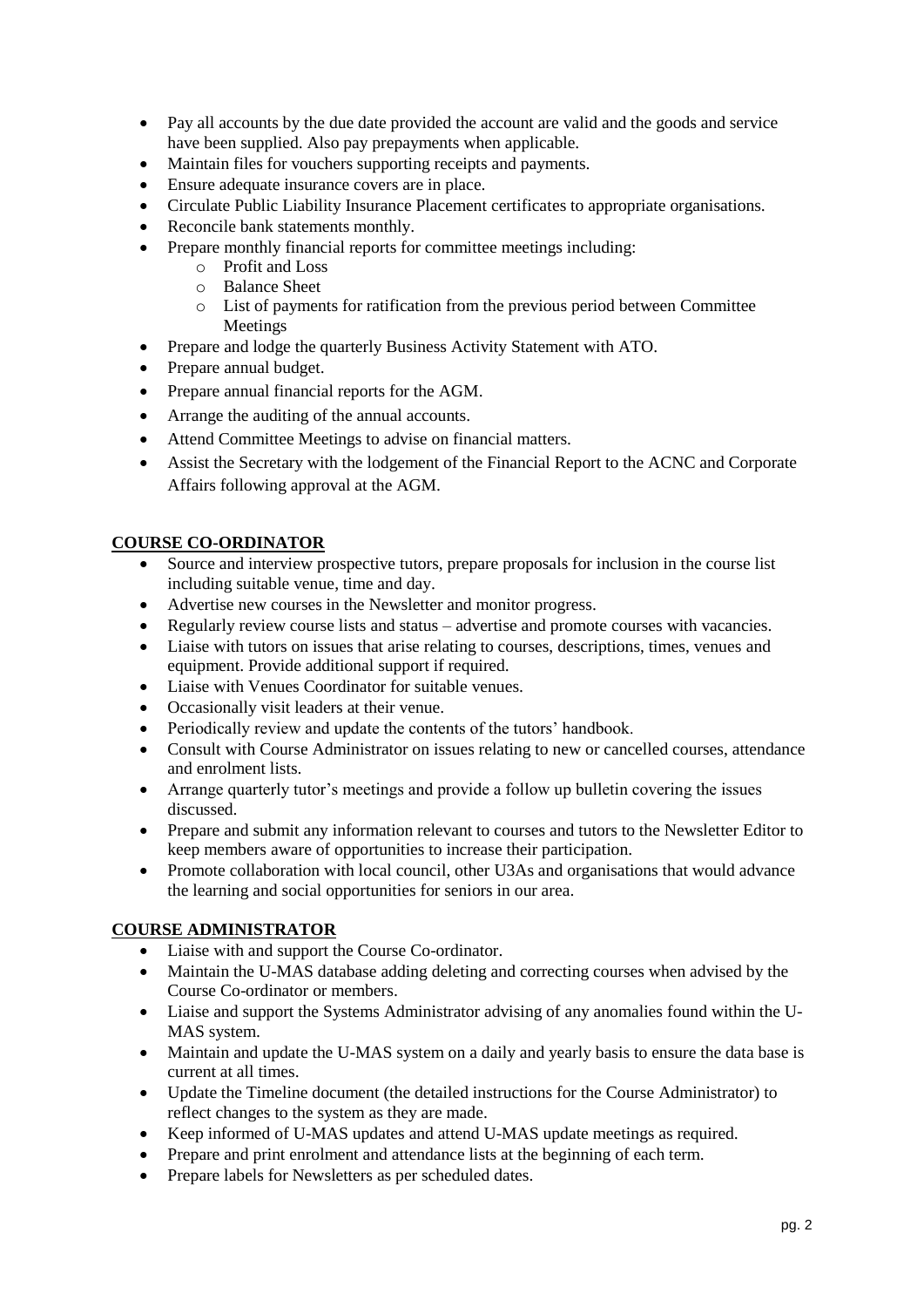## **SYSTEM ADMINISTRATOR**

- Lead the U-MAS enrolment system team.
- Implement U-MAS system.
- Maintain all office & Computer Room equipment incl: monitors, desktop computers, laptops, printers, iPad, modem, internet & TV in Computer Room. Also maintain record of all Computer passwords.
- Arrange for the repair of, or purchase to replace if necessary, any of the Office  $&$  Computer Room computer equipment by outside Computer Technician.
- Attend to & correct any system errors and/or system failings & convey information to U-MAS Team members & appropriate Office staff.
- Periodically update the Course List using the DocOMatic computer program & upload to website.
- Undertake Training sessions for Computer Operators involved in Member Assisted Enrolments during enrolment days.
- Attend to & complete procedure & final rollover of members prior to following the year's course enrolments & subscription renewals.
- Liaise with U-MAS User Group, attend & participate in User Group meetings, put forward any suggestions for system improvements to User Group Team members & appropriate Office staff of any results and System updates.
- Maintain Time-Line of the daily, weekly and monthly tasks associated with U-MAS System.
- Maintain control & networking of Photocopier incl. member passwords.

## **EVENTS CO-ORDINATOR**

- Organise, manage and publicise events for the U3A including, but not exclusively, the tutors lunch (Dec), volunteers' lunch (Sept) and annual general meetings.
- Liaise with the member in charge of the Annual Concert.
- Assist Secretary to organise, manage and publicise the AGM.
- Keeping records up to date with the relevant information relating to membership awards.
- Liaise with Volunteer Co-ordinator re data on Continually 'Active' Volunteers for 10yr/15yr badges etc. presented at AGMs.
- Obtain/keep print out of all Volunteer listings from U-MAS for each year as confirmation of Continuously Active Volunteering for future reference if a dispute occurs.
- Arranging for the purchase of these membership awards and update Honour Board annually.
- Manage the participation of U3A in events which publicise the range of activities provided by the U3A such as the Maroondah Festival, Shopping Centre Displays and Seniors Week etc.
- Work in conjunction with the Volunteer Co-ordinator and Publicity Officer to ensure all events are well organised and have maximum impact where appropriate.

#### **OFFICE MANAGER**

- Coordinate the office Day Managers, providing training when necessary.
- Prepare and maintain an office volunteers' procedure manual.
- Have extensive knowledge of the U-MAS registration system and be able to process enrolments, print and distribute information for tutors and conduct searches for information.
- Refer to the Course Administrator all requests for deletion of members from courses or changes in course descriptions.
- Ensure all office equipment is kept in good repair and serviced regularly.
- Purchase office supplies.
- Supply information to the committee as necessary to enable the members to carry out their appointed tasks.
- Train office volunteers in conjunction with the Day Managers.
- Liaise with the Volunteers Co-Ordinator for the roster of office volunteers.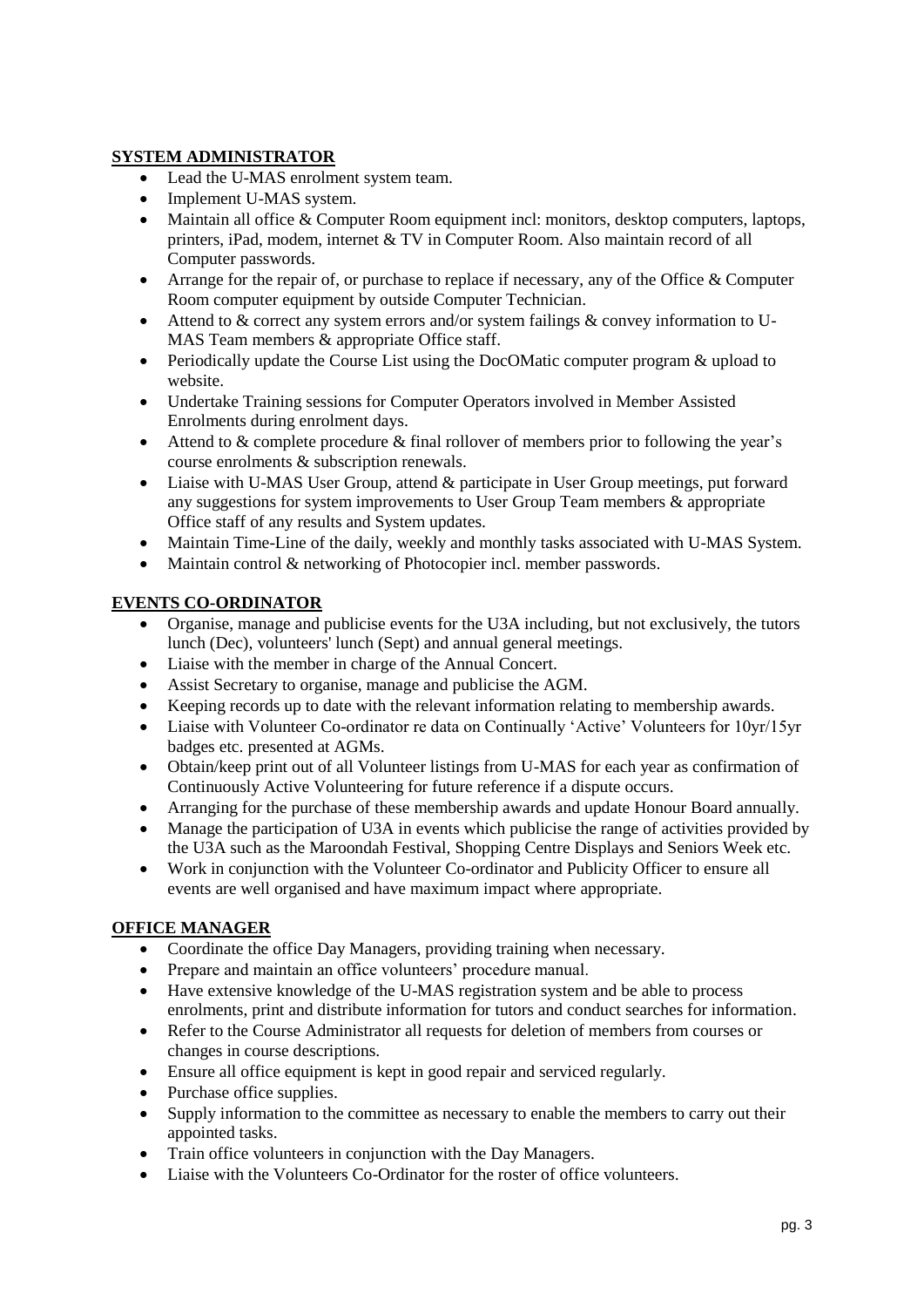## **MEMBER LIAISION OFFICER**

- The liaison officer shall facilitate communication between the members and the U3A Committee by serving as an official go-between and first point of contact.
- It is the Liaison Officers job to be a Postmaster and forward information received, queries and issues that arise to the Committee and not to act on them alone.
- Receive complaints and recommendations from members of U3A Croydon relating to work health and safety and immediately report them to the WHS officer and Committee.
- Prepare a report for Committee meetings about any queries, incidents, liaisons and identified opportunities that have occurred since the last Committee meeting
- Work with other Committee members to develop and implement solutions to any issues that arise.

…...........................................................

**The following positions are NOT necessarily Committee positions but could be part of a subcommittee.**

#### **WEBSITE ADMINIISTRATOR**

- Purchase & update software for all computer equipment in Office & Computer Room when necessary.
- Maintain the website.

## **FACILITIES MANAGER**

The person undertaking this position would be responsible for the management of U3A Croydon facilities, including security, maintenance, and other services, ensuring that the needs of the organisation and members are met.

Facilities Manager would: -

- manage the maintenance of U3A venues and equipment by performing minor repairs, contacting venue operators (eg. scouts, Maroondah Council) or seeking U3A Committee advice.
- support tutors and members by following up promptly on facility issues that arise.
- keep the U3A Committee informed of matters that arising in the course of his work.

#### **VENUES COORDINATOR**

- To manage the negotiation of accommodation for classes and the leases associated with the accommodation, and report to the Committee as these occur.
- To check and verify the lease costs, liaise with the Treasurer.
- To liaise with the Course Co-Ordinator on the availability and suitability of a venue for a particular course.
- To maintain a weekly venue usage spreadsheet.
- To liaise with the Facilities Manager on a regular basis and prepare a monthly report for the Committee meetings.
- Locate new venues as required, liaise with the Course Co-Ordinator.
- Maintain details of each venue, its capacity, security requirements, car parking, equipment and furniture.

#### **VOLUNTEER CO-ORDINATOR**

- Maintain a register of the details of all members who are prepared to assist, including the skills they are offering to volunteer.
- Liaise with the Office Manager each term to prepare a duty roster for office volunteers.
- Co-operate with the Events Co-ordinator to ensure volunteers with the relevant skills are contacted in sufficient time to assist with all organised events.